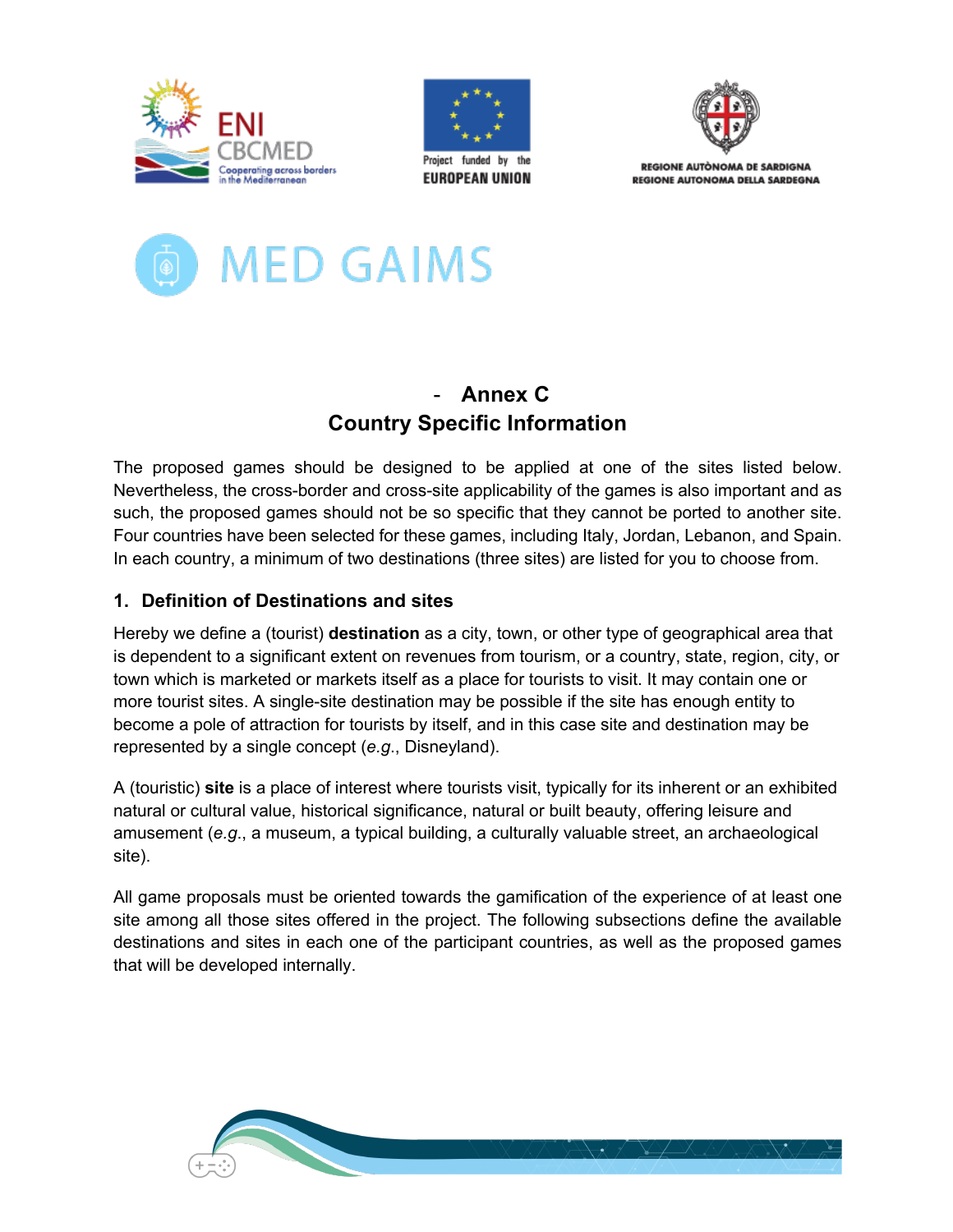### **I- ITALY**

### **A. Destinations and sites**

The two selected destinations in Italy are the Alghero city center and the Alghero natural reserve.

The Playable City of Alghero is the slogan/concept behind the creative conceptual context in which applicants are called to frame their game ideas combining the Med Gaims objectives expressed in article 1.2 of the call. Such slogan is at the heart of the overall strategy promoted by the City of Alghero and behind the games which will be developed in-house and those that will be selected through this call for proposals. The act of play becomes a key resource for the social, cultural and touristic growth of the city, capable of conveying, through gamified experiences at the selected sites listed below, key urban values such as its history, identity, traditions and to enhance the welcoming soul of Alghero.

Games under this call should be designed as active agent of transformation of urban space and social space where actions and interactions happen. Through active participation of permanent citizens and temporary citizens (tourists), games proposed should be aimed at:

- encouraging new connections, physical and / or digital, between the selected sites and the urban space in which are located;
- create a network among the selected sites working on the pre/during/post experience's scheme;
- create new ways of connecting visitors and the selected sites.

The end goal of this process is to establish Alghero as a Playable Hub where game designers, creative, makers, game developers, artists find spaces and opportunities to co-create new cultural and tourist imaginaries in collaboration with local stakeholders.

### **1) Destination 1: Alghero City Centre**

With its 44,000 inhabitants, Alghero is the 5th largest city of Sardinia. It is the island's main harbor town, home to Fertilia airport and one of its best-loved cities for the popular walkway along the port's bastions and the gorgeous natural bay that flows into the emerald sea. The shoreline is some 90 km long and known as the Coral Riviera, home to a major colony of the finest coral. Red coral is more than just a valuable local product for Alghero: it is an expression of the culture and tradition of the town, as reflected in the name. Craftsmanship and high-value business is tied to this extraordinary product. Crossroads of cultures and landing point of many populations over the centuries, in addition to the beautiful beaches, crystal clear sea and unspoiled nature preserved as Regional Park of Porto Conte, Alghero preserves an ancient history, protected by the imposing walls that still today, despite their partial demolition, embrace the city. Numerous populations and civilizations have taken turns at inhabiting this corner of land facing the Mediterranean Sea. After the great and clever Nuragic population, others such as Phoenicians, Byzantines, Romans, Pisans and Genovese have landed on these same coasts seeking new

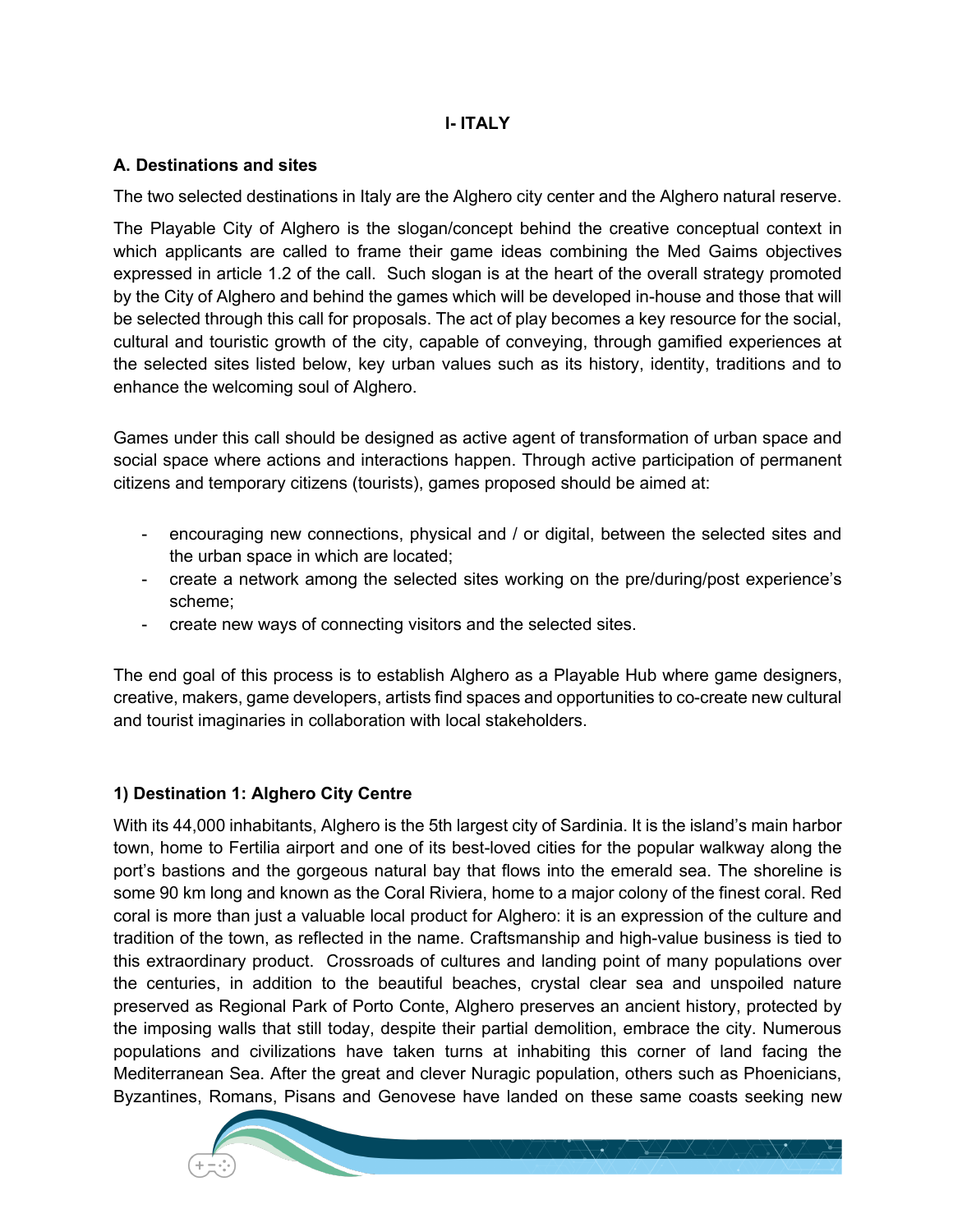trade routes and leaving important signs of their passage in the numerous archaeological sites in the area.

**Site 1.1 City Fortification.** Alghero is one of the few Italian cities that have preserved their walls and towers intact. Today its bastions, dedicated to great explorers – Columbus, Pigafetta, Magellan and Marco Polo, have become an interesting walk. Alghero was built between 1102 and 1112 by the Doria family, and its first fortifications were raised a few decades later. By late 13<sup>th</sup> century, it was increased, while during the Aragonese domination no substantial modification was made to the city, and it preserved its Genovese plant with 26 towers. Fortification is composed by seaward walls and eight 16<sup>th</sup>-century city towers plus 11 along the coast. The Porta Terra tower was the Porta Rejal, the entrance to the city when you arrive from outside. The San Giovanni tower was the "middle tower", what the Sulis is famous for the gruesome night battle that took place between 5 and 6 May 1412: a few Alghero inhabitants opposed the troops of William III of Narbonne. It is named after a Cagliari tribune, Vincenzo Sulis, who stirred up public upheaval in the late  $18<sup>th</sup>$  century, condemned and then sent to prison for over twenty years. The urban perimeter also includes the towers of San Giacomo, della Polveriera (the armory) and of sant'Elmo, named after Erasmus (*Elm*, in Catalan), the sailor saint. Among the 11 along coast, worth to mention the Torra Nuova which today hosts the museum of the writer / pilot Antoine De Saint Exupery and his main character, The Little Prince.

https://www.algheroturismo.eu/en/the-ancient-city-the-history-of-the-city-fortress/

https://www.algheroturismo.eu/en/strolling-and-relaxation-along-the-ancient-walls/

**Site 1.2 City Archeological Museum.** The City Archaeological Museum houses the oldest evidence of human habitation in the area, from the protohistoric period to the Nuragic era and Phoenician and Roman times. The exhibition focuses on three themes that are of particularly significance for Alghero and the surrounding area: the sea, local lifestyle, religion. The museum is located on Via Carlo Alberto, in the heart of the old city. It is housed in a building that was recently restored, having once been the site of a monastery complex connected to the Church of San Michele.

**https://www.algheroturismo.eu/en/inserimenti/city-archaeological-museum/**

**http://museoarcheologico.algheroturismo.eu/en/**

**Site 1.3 Coral Museum.** The Coral Museum is housed in an Art Nouveau villa in the center of the city. It tells about this precious living organism through a fascinating journey into the marine ecosystem, analyzing the scientific aspects that characterize it and telling the story of its use which is deeply related to economic development of coral fishing and artistic craftsmanship.

**https://www.algheroturismo.eu/inserimenti/museodelcorallo/**

**http://museodelcorallo.algheroturismo.eu/**

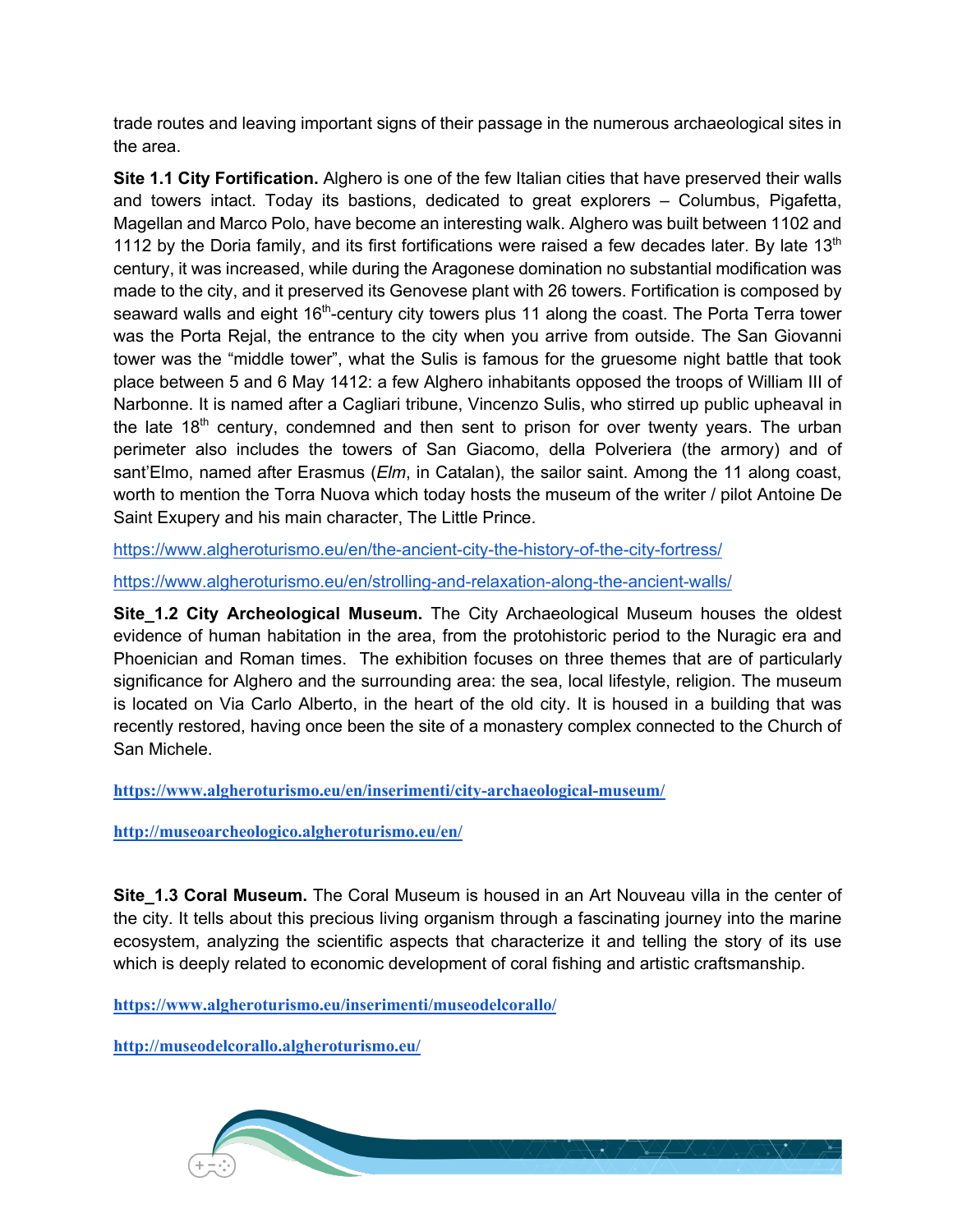### **2) Destination 2: Alghero Natural Reserve**

The area located outside the city center is characterized by a great variety of environments of high naturalistic and historical interest. It encompasses two parks, the Porto Conte Regional Park and the Capo Caccia-Isola Piana Protected Marine Area distinguished by their great variety of settings and for their profusion of floral and faunal species which are of particular scientific interest. Inside it includes the state forest "Le Prigionette", a part of the Geo-mining Park of Sardinia, the SCI (Site of Community Importance) Capo Caccia and Punta Giglio. Here the blue of the sea and the green of the landscape draw unexpected paths between the signs of ancient and large civilization. An infinity of paths where archeology and history coexist in enchanting and uncontaminated landscapes: Domus de Janas, Nuraghi, phoenix traces, Roman villas emerge from the Mediterranean scrub.

**Site 2.1 Archeological Park.** Crossroads of cultures and landing point of many populations over the centuries, in addition to the beautiful beaches, crystal clear sea and unspoiled nature, Alghero preserves an ancient history, which tells about numerous populations and civilizations have taken turns at inhabiting this corner of land facing the Mediterranean Sea. After the great and clever Nuragic population, others such as Phoenicians, Byzantines, Romans, Pisans and Genovese have landed on these same coasts seeking new trade routes. The archeological park located in this area outside the city center is the evidence of such history and it is made up of the following sites: Neptune's Grotto, Roman Villa of Sant'Imbenia, Nuragic site of Sant'Imbenia, Nuragic village of Palmavera and Necropolis of Anghelu Ruju.

https://www.algheroturismo.eu/en/on-the-trail-of-ancient-civilizations/

### **B) Proposed games to be developed internally**

In Italy, we propose 2 analog games and 3 digital games.

### **Analog games**

a) **Analog 1 - CollezionAlghero** is a physical stickers album based on the stories, traditions, objects conneted with the sites selected in Alghero. Each page in the album present empty spaces where the collector has to insert the stickers on top of informations and mini-games. The goal of the game is to complete the album.

b) **Analog 2 - Playful itinerary** is a crowd-sourced playful itinerary where multiple spots in/out/around the selected sites becomes hub of fun and enjoyment. Streets, walls, gardens completely dedicated to street based playful experiences where traditional games and innovative ones live together creating a new itinerary across the city. Games drawn down on the asphalt, simple installations, colorful walls as part of a physical and intellectual challenge.

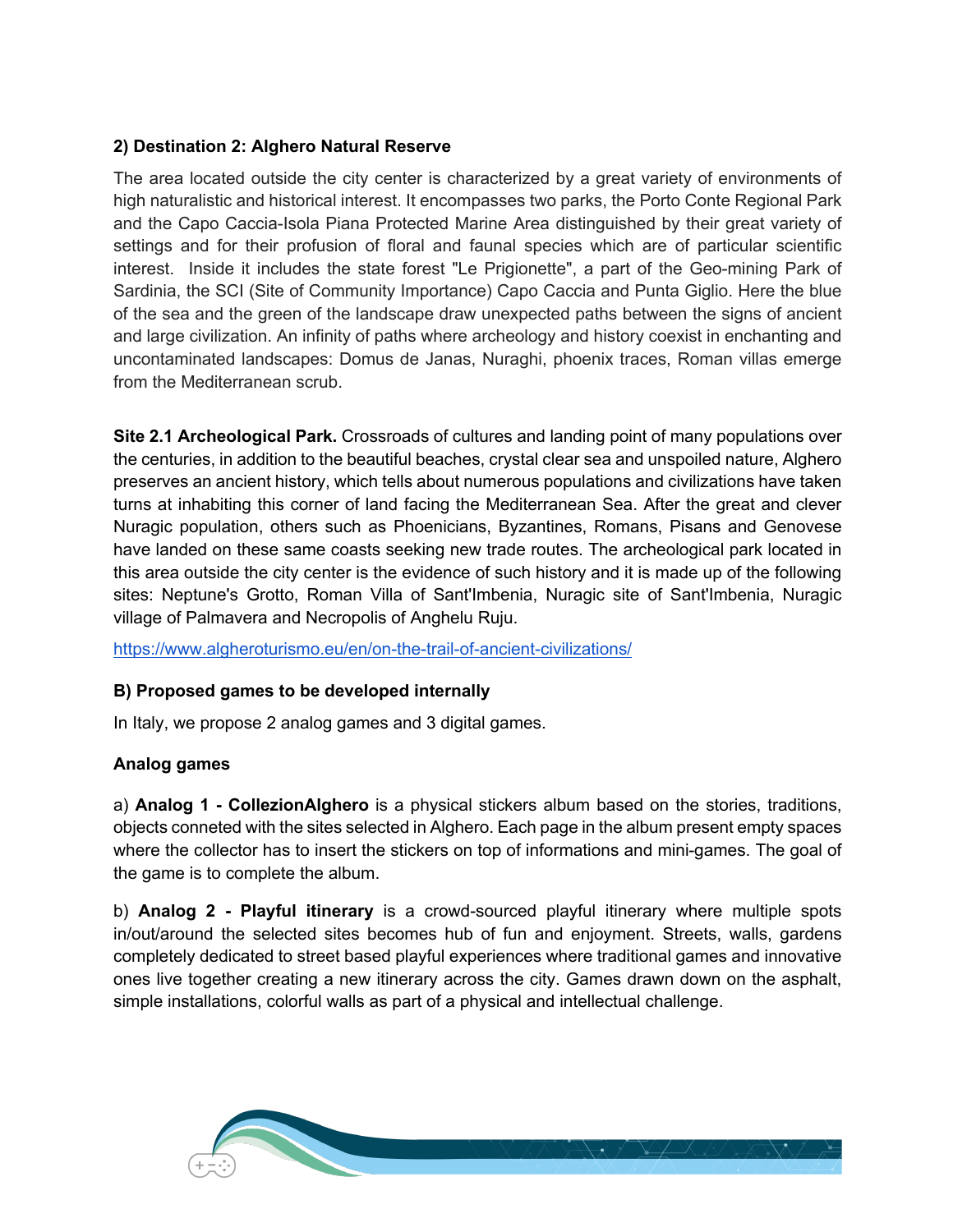#### **Digital Games**

- a) **Digital 1 - CollezionAlghero – APP** The digital version of the CollezionAlghero sticker album would follow the same game criterion allowing the player to start with an album and a few stickers with the aim of completing it. To unlock new cards players will need to physically go to one of the selected sites indicated for that card and through geolocation (or unique code or beacon) they will see that card and its info unlocked
- b) **Digital 2 - Digital Playground** is a permanent installation in one of the Alghero's tower. Through a mix of video-mapping, sensors and sounds the tower comes alive trasforming the internal wall's surfaces in a magical 3D environment. Visitors will be immersed in this living environment based on the culture/history of the fortification and Alghero in general. Aside the immersive world to watch, the uniqueness of the installation consists in its interactivity. People in the room can drawn or color on paper objects connected with the environment, in real time their works of art get transferred in the 3D environment. A procedural installation that changes constantly according to the actions and interactions of the "players". On top of this experience, any object on the wall can be touched and an interaction occurs. The main purpose is combining physical and digital senses to transfer the knowledge of the historical or natural related topic, and periodically the environment can be changed adding replayability to the experience.
- c) **Digital 3 - Our Story** is a videogame for iOS and Android operating devices based on the story of 2 main characters and the summer who upset forever their life. The narrative real picture based experience brings us in Alghero and touches the sites selected and other places in the city. The player must re-arrange in a chronological order the pictures on the wall. Every pictures tells us a fragment of life and let us to discover the selected sites and other special places in Alghero and further real info. At the end of the game players will fully recostrunct the life of our 2 main characters and their friendship, love, anger, fear felt during that summer. The picture will be really taken in Alghero and will be physically available also as postcards at sites with notes from the game storyline.

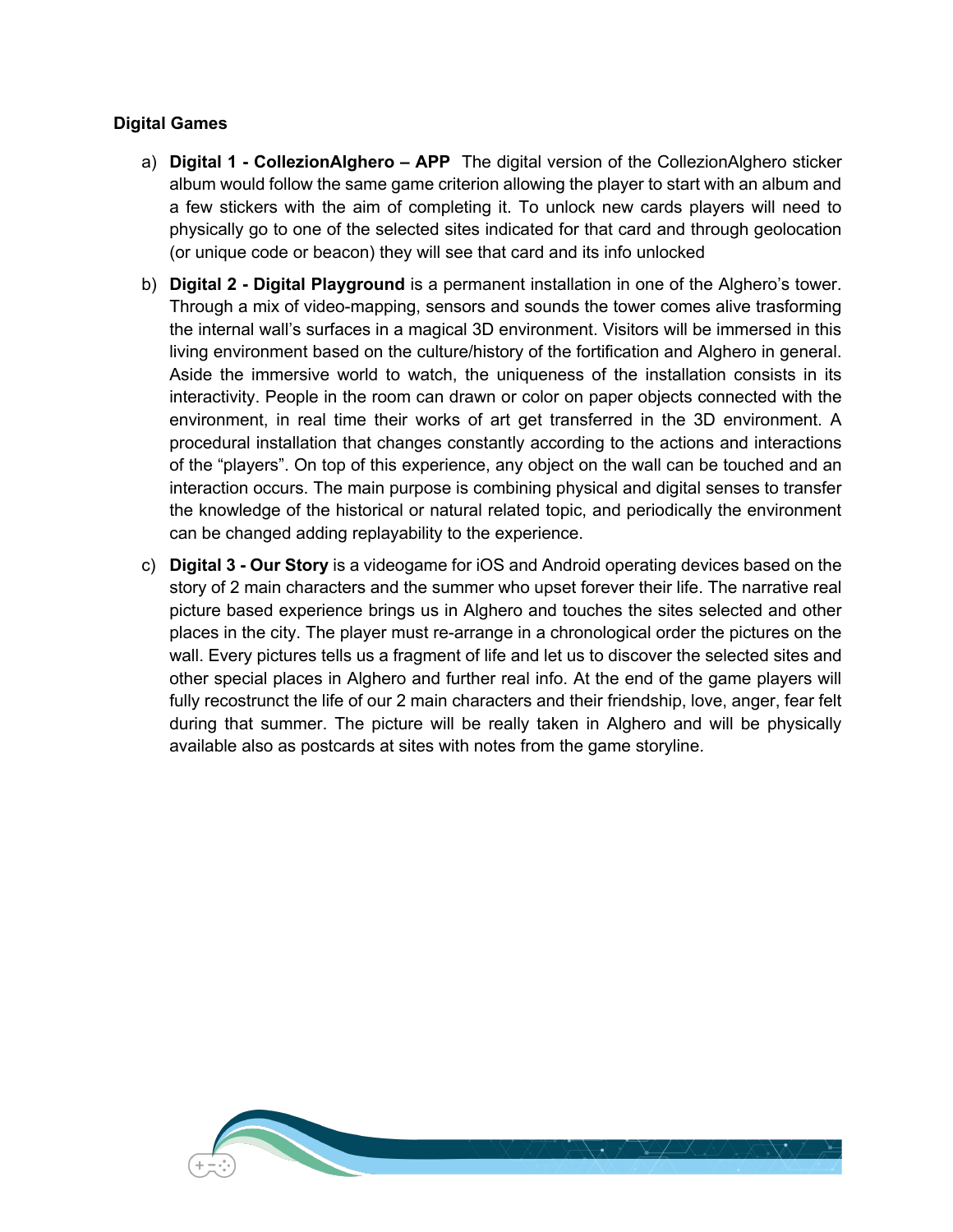### **II. JORDAN**

#### **A) Destinations and sites**

The two selected destinations in Jordan are Gadara (Umm-Qais) and Ajloun Castle.

### **1) Destination 1: Gadara (Umm-Qais)**

Gadara (Umm-Qais) as a part of Irbid Governorate is situated to the north west of Jordan with an area about, 1554 km². It is distinguished by various relief, fascinating nature and beautiful weather, which makes the elements of environmental, historical, religious, and the therapeutic tourism perfect for the tourists to enjoy these facilities. In addition, Umm Qais is surrounded by Yarmouk River and the sea of Taiberias from the north and Jordan River from the west. Today's historic site of Umm-Qais not only represents the integration of natural and human forces, but also a complex of landscape elements it is a combination of stratigraphy of different number of historic periods; Roman, Byzantine, Islamic and ottoman. It should not be surprising, therefore, that contemporary features generally comprise the most recent layer. In such a dynamic system, there is a continuing element of growth, modification, and development. The Greco-Roman remains are with great importance in the city, from the fact that the remaining parts of this period are so interesting and show the main features of an integrated Roman city in terms of city planning, monuments, and artistic works, as well as, its distinctive type of basalt stone. The Byzantine part of the city is dominant from the octagonal church at the side of the Cardo Street which is astonishing in its style and the dark basalt stone.

**Site 1.1 West Theatre**. The smaller and better preserved of the two metropolitan theatres is built of basalt, filled with limestone and earth. The theater was built in the late first, early second century AD is still in good state of preservation. The theater was used for different purposes such as tragic and comic plays, religious processions, poetry in honor of the city gods. The cavea (semicircular seating area), open to the west, is approx. 52 m wide and could seat about 3000 spectators. It is divided into two floors by a gallery on which the entrances and exits (vomitoria, from vomere - spit out) are located. The diameter of the orchestra was 20,5 m. It was accessible through high arched tunnels on both sides. The theater offers a strange and original image of ancient Roman Theatres. There is not much of the proscenium left to see (only we can notice the base of the three classic gates), but the rows of seats and some tunnels are very well preserved. There is even some vomitories left in good condition and some VIP seats still keep some details of their decoration. Note the fine seats of honour hewn from a single basalt block, polished to perfection. The proscenium wall is gone, but to the sides remains the vaulting of rooms from where actors made their entrances. With the wall behind the stage destroyed, the view from the seats is spectacular. Of course, this view was not the originally intended one for the Roman audience. During excavations in the 1960s, the larger-than-life marble statue of a sitting Tyche was discovered. With the cornucopia as an attribute, it is depicted as the goddess of destiny, providence and coincidence (the Roman equivalent is Fortuna). She was probably placed between the places of honour of the first row and can be admired today in the Museum of Gadara - photo and information.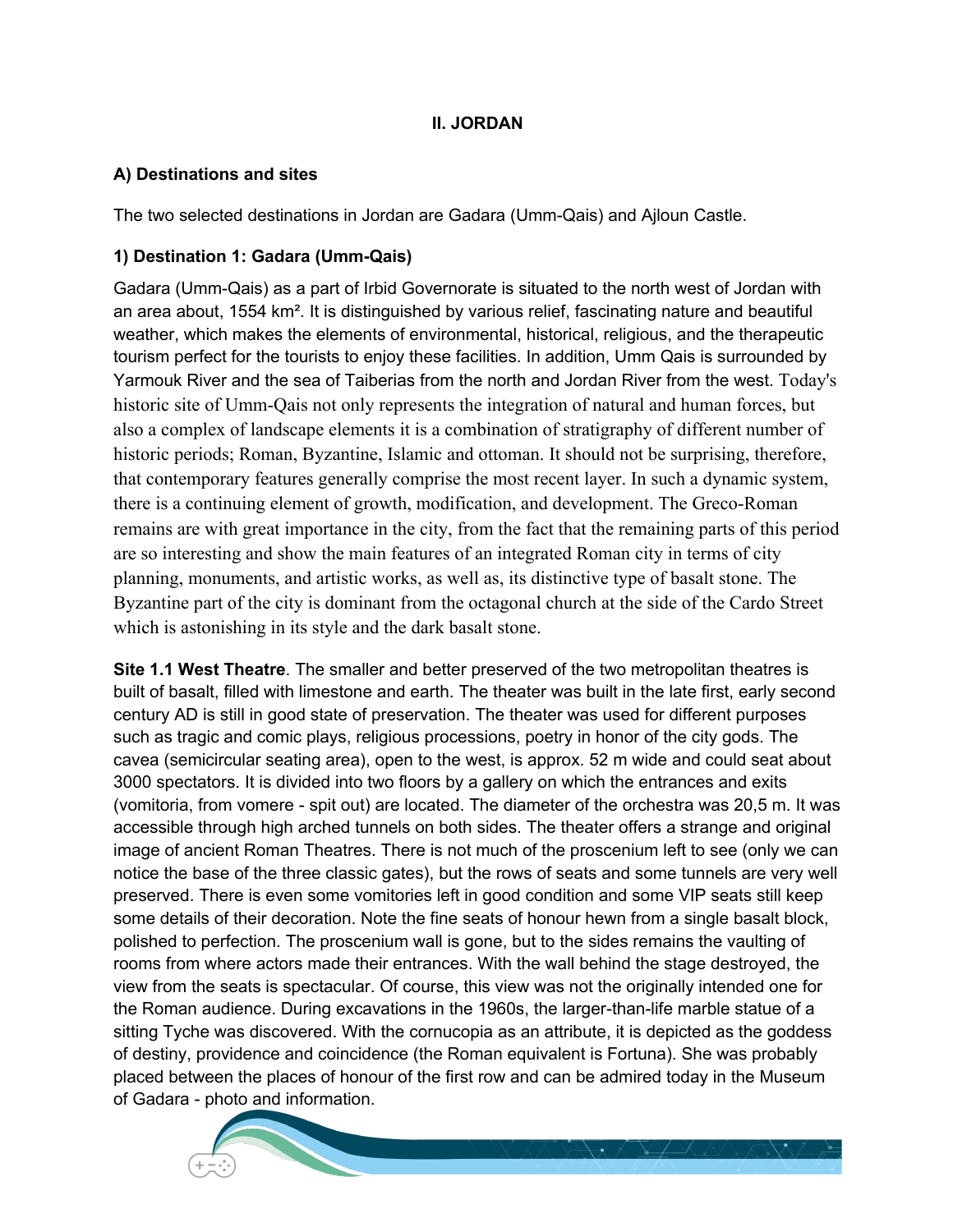It is probable that this theatre also served as bouleuterion, as a meeting place for bouleutes, the city councilors, whose names are documented by inscriptions of the later Roman period in Gadara.

**Site 1.2 Triconchos, Basilica and Church terrace**. The triconchos was part of a representational Roman building. During the Byzantine period a three-aisled basilica was added to the triconchos which at that time was used as a sepulcher. A bit of imagination is needed to reconstruct the colonnaded courtyard of the Basilica Terrace, the western section of which housed a row of shops. The remains of a 6th-century church, with an unusual octagonal inter.

In the 5th/6th century, a Christian sacral complex was erected on the western terrace instead of the market basilica from the Roman Empire, thus clearly demonstrating the increase in ecclesiastical power in the center of the city. "Characteristic is the ruthless seizure and conversion of old 'pagan' building sites. (Weber, p. 81) The columns, capitals and other elements come from the former buildings. The forecourt was entered from the Decumanus Maximus via a wide-open staircase through three portals. It is paved with bright yellowish and reddish limestone slabs. The pavement is laid in such a way that two rectangular fields enclosed by a frame are created, which are separated from each other by an oblique or straight course of the joints and by color nuances of the stone.

Four halls with eight columns on the long sides and six on the narrow sides surrounded the courtyard. The bases and the Corinthian capitals are made of white limestone, the column shafts of brownish, yellow, pink and dark brown spotted conglomerate (sedimentary rock). They carried a pent roof inclined towards the courtyard. The complex consists of a columned courtyard (right, north), an octagonal central building and a three-nave basilica (south, not on the photo).

# **2) Destination 2: Ajloun Castle**

Ajloun Castle is situated to the north west of Amman (75km far) the capital of Jordan. It is within the province of Ajloun according to the new administrative division in Jordan. And bounded on the north by Wadi Alyabes, which is known as Wadi Alryan, from the south by Wadi Rajeb, to the east Jarash and Wadi Al-Jinan from the west. The construction area is 10,000 m ² and the surrounded area around the castle (buffer zone) is  $133041.775$  m<sup>2</sup>. Historical sources unanimously refer that the name of the castle is the " Ajloun Castle" 'Qal'at 'Ajloun'. Saladin's historian Baha ad-Din ibn Shaddad, who died in 684 AH / 1285 AD, mentioned that the fortress was primarily built in order to help the authorities in Damascus to control the Bedouin tribes of the Jabal 'Auf. (Ibn Shaddad 1962: 86) (Omari 1986: 188). The Arab traveler Shams Al Din Al Dimashqi who died in 727 AH / 1327 AD, mentioned " Ajloun Castle", describing it as "The city of Ajloun has a solid fortified castle, it's a forest reserve because of its climate and its rich and fertile soil (Al Dimashqi 1923: 200) (Ibn Battuta, 1997, vol 1: 256).

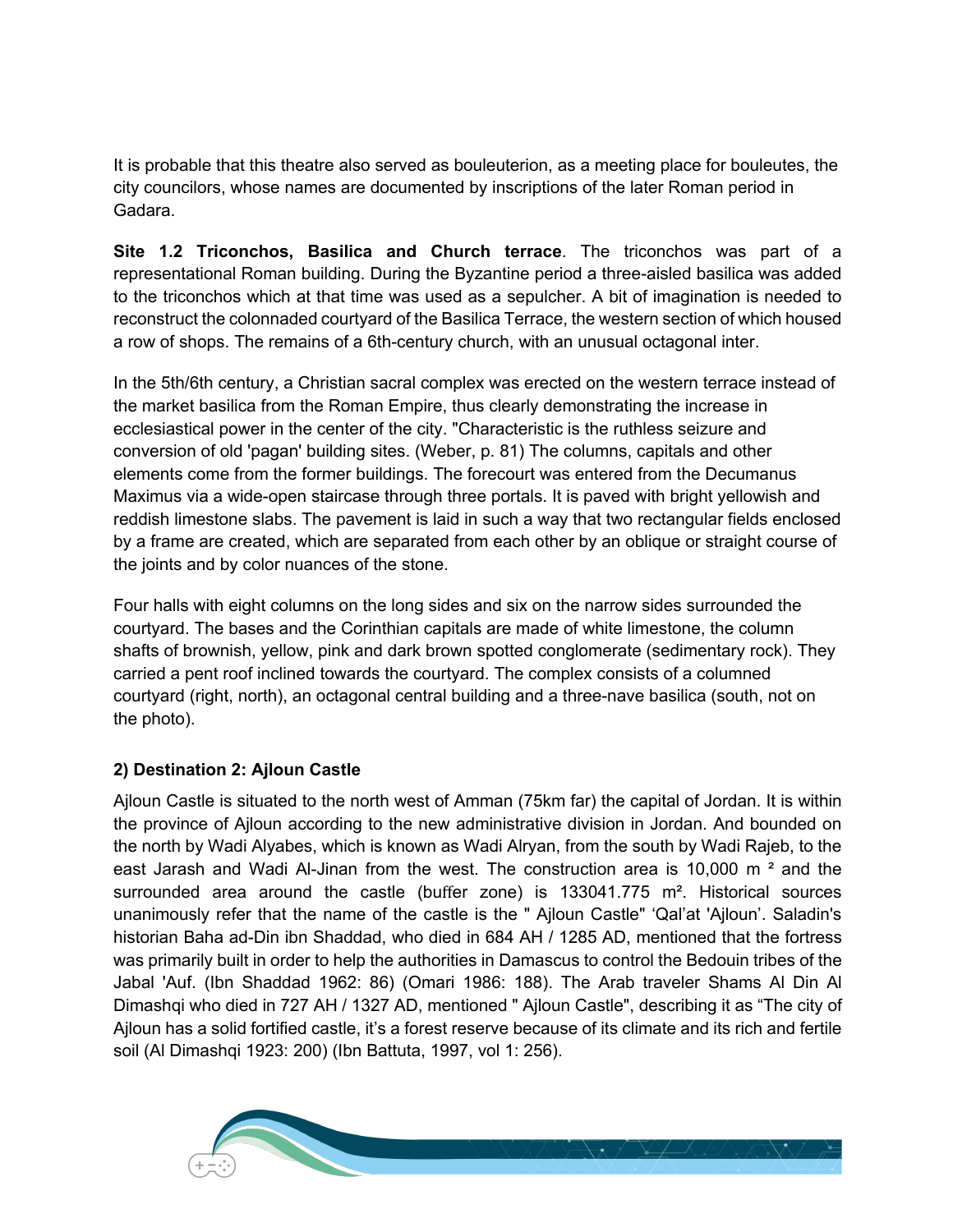Some European travelers named the Ajloun Castle (Qal'at ar-Rabad), among the first of these the Swiss traveler Johann Ludwig Burckhart during his visit to the castle in 1227 AH / 1812AD (Burckhart 1969, vol 2:32). According to historical sources, the fortress was built by Izz al-Din Usama, a commander and nephew of Salah ad-Din al-Ayyubi, and was designed to protect the trade and commercial routes between Jordan and Syria. Another major purpose of the fortress was to protect the development and control of the iron mines of Ajloun.

**Site 2.1**. **Tower of Aybak - Meeting hall and mosque**: The L-shaped Tower 7 or Tower of Aybak (left from the entrance) was added to the building at its southeast corner for extra fortification. It is named after the governor of the castle, as stated in an Arabic inscription on one of the tower stone blocks: "In the name of God. This blessed tower was built by Aybak Ibn Abdullah, Master of the Greatest House, in the month of the Hijri year 611" (1214-15 AD). Each of the three levels of the tower had a different function. The lower level was used as sleeping quarters for soldiers. It is believed that the second level housed the castle mosque, as a specially carved stone located in one of the windows on that level is suspected to have been a mihrab. The third level of the tower was used as a palace.

**Site 2.2**. Ajloun Castle Museum: Within Ajloun Castle, is a small, but interesting museum: the Ajloun Archaeological Museum (founded in 1993) which exhibits an extensive, excavated collection of pottery, ceramics, glass bottles, stone tools, metalwork, coins, fragments of buildings with intricate drawings and inscriptions, and other artifacts dating from 1000 BC to 1918 AD. It is noticed that most of those visiting the Castle ignore the museum. Anyone visiting the Castle, should visit the museum to have a much better understanding of the Great Salah al-Din Al Ayyubi, the history of the Castle and the people who lived in it and around it through thousands of years.

### **B) Proposed games to be developed internally**

### **1)Analogue games**

### **a) Archery game: Ajlun Castle**

In this game, tourists will reenact the historical archery battle in Ajlun Castle. To play this game, players should find five keys placed on specific locations at the Castle. Archery games will be played with arrows that have either paintball or foam tips. To play this game, players will race to gather as many arrows as possible at a specific time. Then, firing them at one another across the playing area (can be inside or outside the Castle). Players will be eliminated when an arrow will hit them.

### **b) Tracing history**: **Location: Umm Qais**

In this game, tourists will learn about the history and the features of Umm Qais. Each era will be presented by a specific colored sign such as: (costumes, bags, hats, etc.). Players should choose an era and join a team; then, they will receive the team sign. Each team should complete a mission in order to win the game. The mission will be first to draw Umm Qais map after the site visit, second, naming the most important features in Umm Qais related to their era. Third, follow era history through the city. Finally, build a Lego model **2)** 

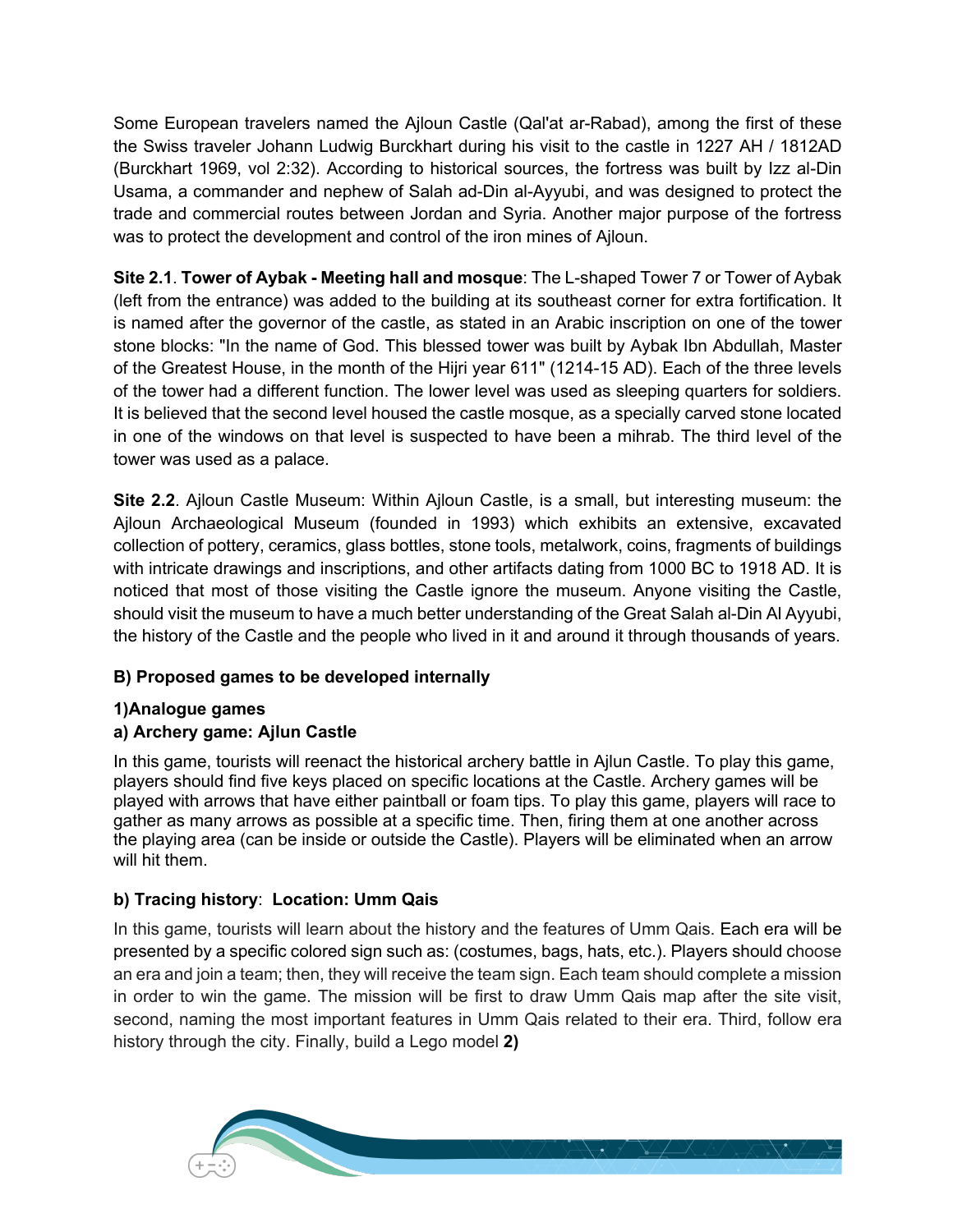#### **2)Digital games**

**A) Ajloun: Do you remember me (offsite): -** The game will start with some scattered objects from the second floor in Ajloun's castle site where the player has to remember where each object is located in the site itself. The player has then to start dragging these objects to their correct places. The game will give each player 10 points for the correct answer and decrease it by 10 for the incorrect one. Optionally, the player can get some more info (textual or video or via a narrator represented as an agent in the game) about each of these correctly placed objects in its right location

**B) Gadara: not just a story! (offsite)** - point-and-click adventure game in which the player follows the story of some Roman soldiers who take on a quest of figuring out what has happened to this place in that era (roman theatre). Along the way, the player will need to explore various locations in the selected spot, throughout history, solve puzzles, and put together all the pieces of the story in order to reach the end. The game is loaded with factual historical content, along with positive messages and insights that players can take with them into the real world.

**C) Ajloun: Can you fix it? (offsite)** - This game will allow the players to select different artefacts or statues from the main site of the first floor in Ajloun's Castle. The game will divide and shuffle the statue image into smaller pieces. Then the player starts to reorder the statue by moving the pieces to the right place (left, right, up, and down). The game also will count the number of moves required from the player to finish the statue, and finally, display the final score and compare it with the previously stored scores for other players.

**D) Gadara: unravel the mystery (onsite)** - This is a Geo-based story-driven game in which the player is an explorer who takes a journey *in-person* to discover various artefacts and uncover details about the culture in Gadara roman city. The site will have many sensors that are planted next to the selected artefacts. As soon as the player approaches the artefacts, the sensor will recognize their place and send a trigger saying that you can get some info here if you want. Some might be a complementary story, and some might be part of the key to solve the puzzle. Players will read a lot about the Gadara civilization, from its geographical details to its historical significance, and everything in between. Along the way, the game quizzes players about what they have read, and they must answer questions correctly in order to continue. Moreover, the game might be hiding one of the artefacts in a certain place (virtually) and requires you to solve the puzzles around that in order to reveal the item

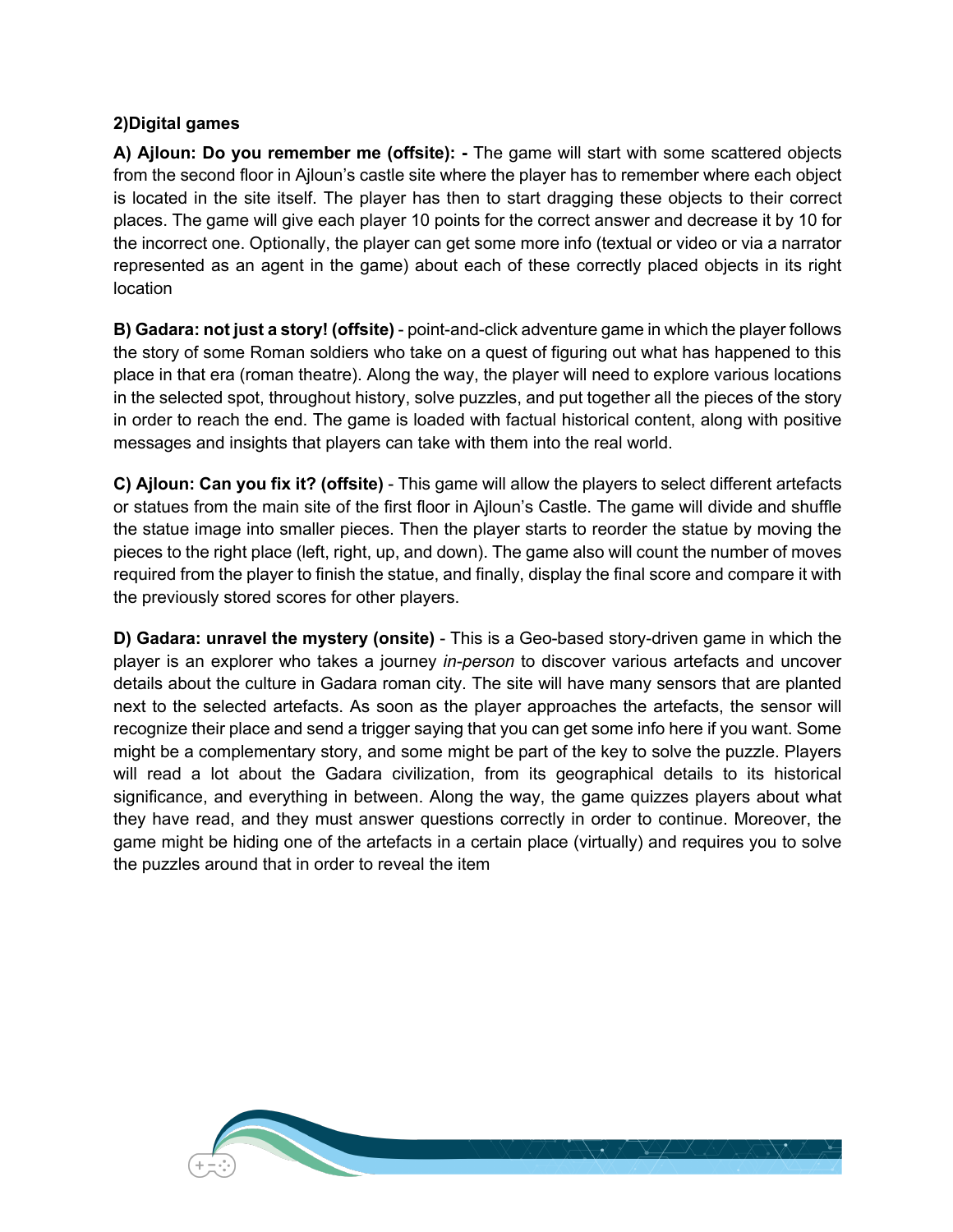#### **III. LEBANON**

### **A) Destinations and sites**

The two selected destinations in Lebanon are the North and South of Lebanon.

### **1) Destination 1: The North of Lebanon**

**Site 1.1: Msaylha Castle**. Located at the bottom of the newly built dam in Batroun, the Castle of Msaylha, controls the valley where the river of Nahr Al Jozz flows. The building thus made it possible to monitor this strategic place between North Lebanon and the city of Tripoli and Batroun then Byblos and Beirut and to block access to it with a reduced garrison. The first structures must have existed since Antiquity, but they have disappeared with the exception of certain blocks of stone that have been reused. However, during Antiquity, its importance was minor as crossing point made it possible to bypass it via Ras el Chékaa. However, the collapse of part of the cliff during the famous 551 Earthquake after JC interrupted this axis. The first mention of the castle of Msaylha occurred in 1106. This first construction is attributed to the constable of Tripoli, Guillaume de Farabel. In the 13th century, the Mamelukes regained control of the Castle of Msaylha, then it was the Ottomans in the 16th century, just like they did for Smar Jbeil Castle. However, its current structure is more recent: The current building was refurbished by Emir Fakhr-al-Din II, around 1624 during his revolt against the Sublime Porte. The Castle of Msaylha, however, retains architectural elements typical of the Crusaders period, such as shooting slots.

**Site 1.2: Fidar Tower**. Watchtower located on the coast near Nahr el Fidar and therefore Byblos, from which it takes its name, also called Burj Mouheish, Burj el Fidar is a remarkably preserved construction of a set of towers built in the time of the Crusaders distributed along the coasts from the South of Lebanon to North Lebanon. Located on the side of a cliff about ten meters from sea level, this tower was currently recently restored by the Directorate General of Antiquities (DGA). The masons at the origin of this defensive structure would have been probably the same as those of the crossed castle or the cathedral St Jean-Marc de Byblos. As proof, some architectural features, resembling those of the baptistery of the religious building, and sharing many characteristics, date from the 12th century. According to other sources, the tower dates from the 14th century and is part of a group set up by the Mamelukes and not by the Crusaders. The interior consists of 2 levels with characteristics of local architecture from the 12th century. It opens on its eastern facade via a low door formed by a single block of stone. On its sides, some loopholes remind those who were built always defensive and not a place of life. Finally, from its roof, you can have a panoramic view from Beirut in the south to Amchit in the north, which was ideal for the guards who used to communicate from a distance, particularly by using lights in the event of an alert.

### **2) Destination 2: The South of Lebanon**

**Site 2.1: Saida Sea Castle**. In the 13th century (specifically between years 1227 and 1228), the Crusaders came and built a castle on a small island dominating the sea. It is said that this island

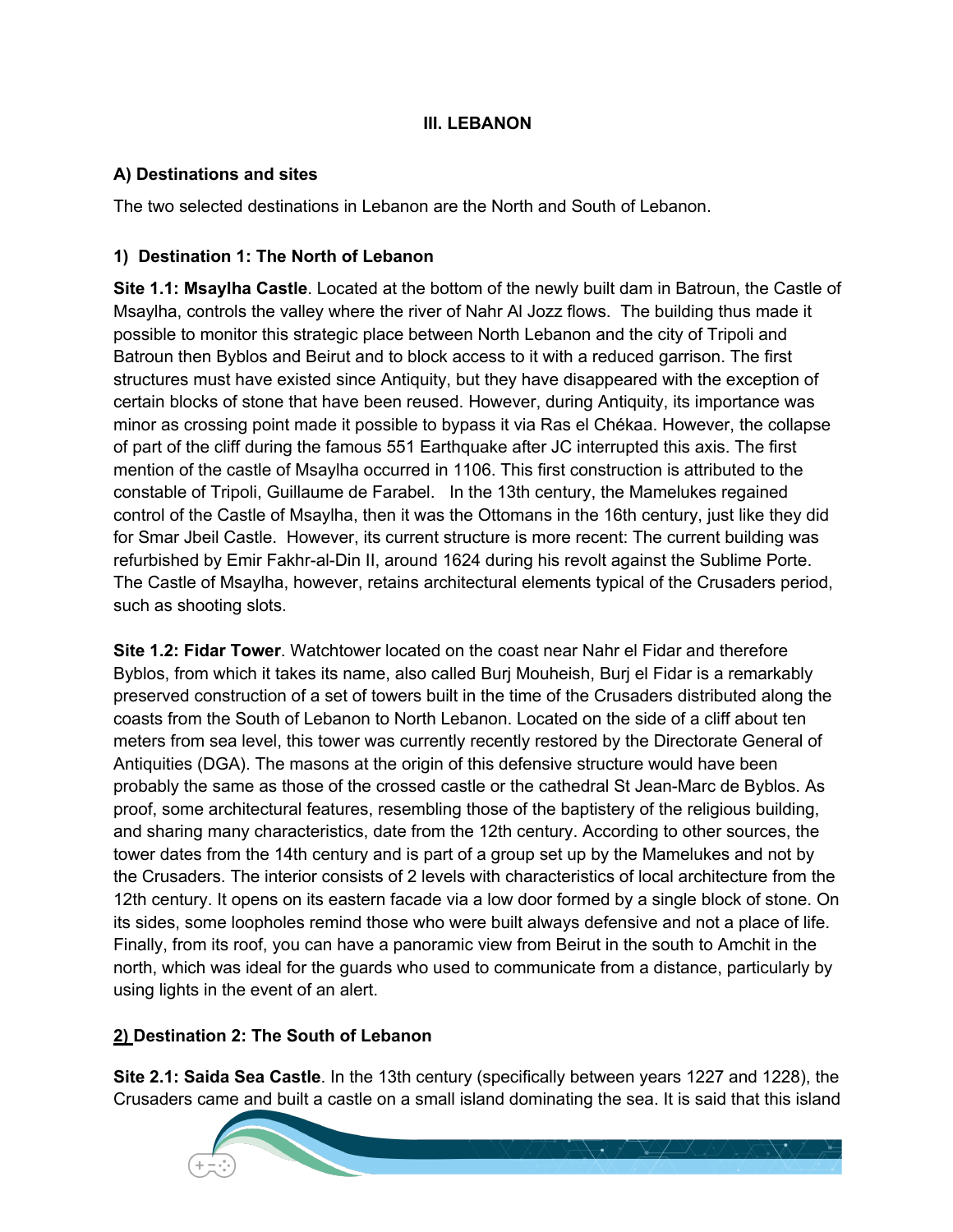was formerly the site of a Phoenician temple. With an aim to defend Sidon's harbor, the sea castle (also known as the sea fortress) is one of the most prominent archaeological sites in the city. It is connected to the mainland by a narrow but fortified 80 m long causeway built on nine arches, that was later added by the Arabs to provide access to it. With an aim of providing protection against the swelling of the sea, the Sidonians built walls along the natural rocky reef. The typical architecture of the Crusaders however was mostly represented by the Roman columns that were used in the outer walls to reinforce horizontally. Primarily, the sea castle consists of two chambers, one of those chambers is the West tower which is best preserved today. Sadly, the East tower is not very well preserved. It was constructed in two phases where the lower part was built by the Crusaders and the upper one by the Mamluks. The two towers are connected by a wall. To the right of the porch lies a small domed mosque whose origin is probably Ottoman. Known as "Masjed Qalaat el Bahr", the mosque is a simple cubic form topped by a central dome. However, the most important element of the dome is the cantilevered part that indicates the correct direction of prayer. Finally, a staircase connects up to the roof, which offers in turn great vistas of the fishing harbor and the old part of the city.

Unfortunately, the sea fortress was destroyed by the Mamluks in 1291, when they took over the city from the Crusaders, and was renovated by Prince Fakhreddin in the 17th century. When the water is calm, one can clearly detect the remains of the rose-granite columns, recovered from Roman buildings, sinking in the shallow sea floor. Additionally, around the fortress, statues, cisterns, and structures of walls, columns, and stairways buried under the sea show evidence of the Old Phoenician city.

## **B) Proposed games to be developed internally**

In Lebanon, we propose 3 analog games and 2 digital games.

### **1) Analog games**

**a) Analog 1 Medieval Architect.** In this game, the center piece is a medieval crane, which we will construct to scale. Associated with this crane is a computerized virtual animation in which the Msaylha fortress is built. The video will be launched if the visitor is able to successfully operate the crane.

**b) Analog 2 Battle reenactment.** This is an analog game in which the visitors reenact a historical battle. Visitors will have the choice to choose their role (attacker or defender) and accordingly choose the tools that they find most fitting for their role.

**b) Analog 3 Robinson Crusader.** In this game, the center piece is an old water mill, of which we will be constructing a scaled model, enclosed inside a large glass enclosure. Visitors will play a video game, which if they win, will trigger the actuation of the mill. As a result, the visitor will experience the mechanics of the operation of the mill.

# **2) Digital games**

**a) Digital 1 The conqueror.** This game is a software application that shows you different locations that you can discover over the weekend. One starts with one site, and you are geolocalized with your phone GPS. The map is in the background and you have a virtual path that you can follow. This way the user is forced to follow a path that is logical from a historical point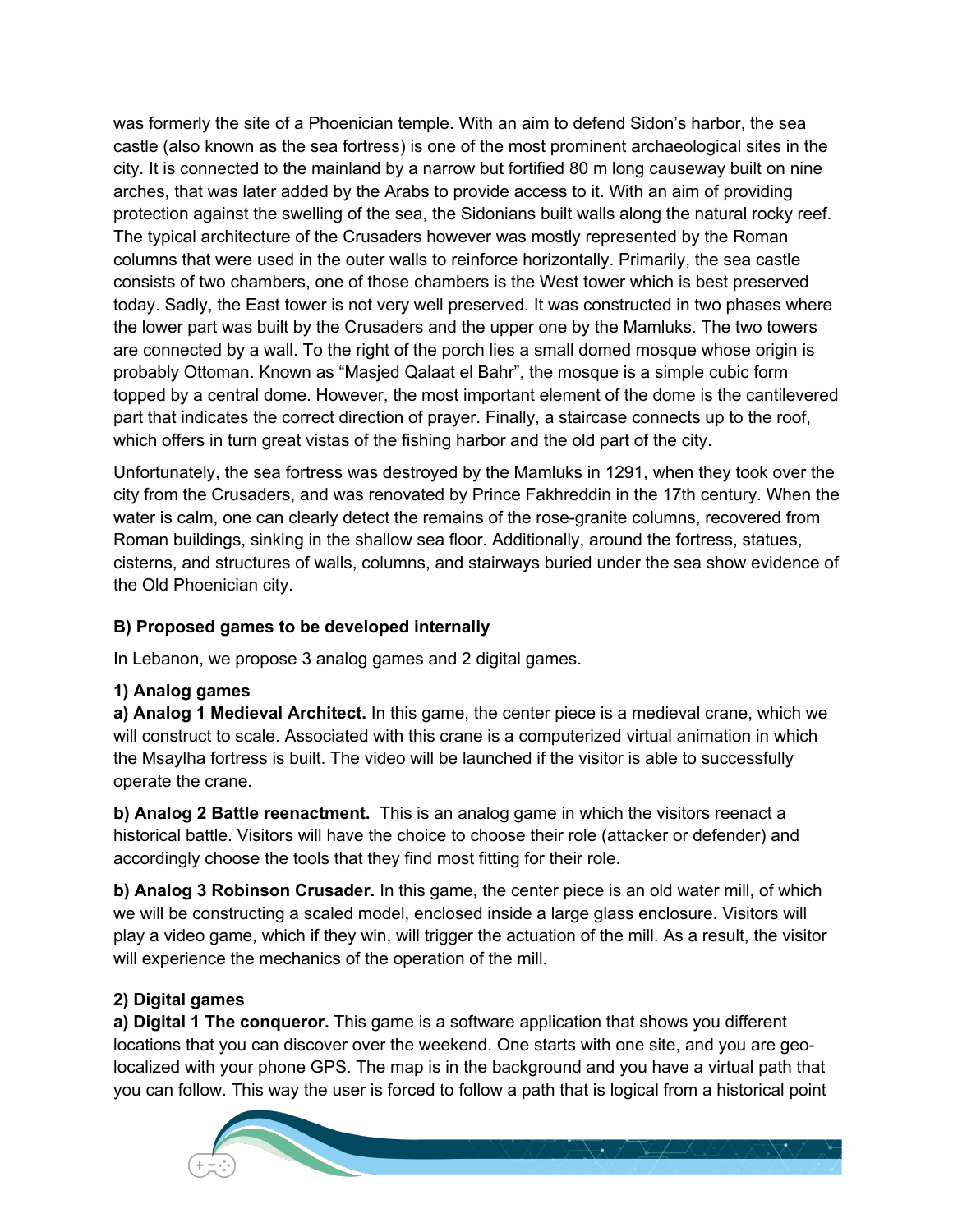of view. To unlock checkpoints, they have to solve clues (some are virtual and some need to be uploaded to the app). Virtual archaeological features are collected at each site (like Pokemongo), by answering historical questions and by visual observation. The correct answers are then shown to the visitor. The more items collected the more points are given. The game includes a leader board that shows time limits and winners. The game is scalable, and one can move, and change eras for the same path, or change questions and path of each era so the player understands different eras that the site lived through.

**b) Digital 2 Time Machine**. Time Machine (digital game with analog components). The visitor immerses themselves into the 13th century Levant through two installations. The first one uses a projected interface to serve a set of 8 minigames (with historically accurate elements) centered around medieval combat techniques and games from the era. More in-depth historical multimedia content is also available. The visitor uses physical gestures captured by a Microsoft Kinect to interact with this installation. The second installation involves Augmented Reality: the visitor uses a physical bow fitted with sensors to shoot arrows at incoming enemies that are embedded into the site's surrounding landscape.

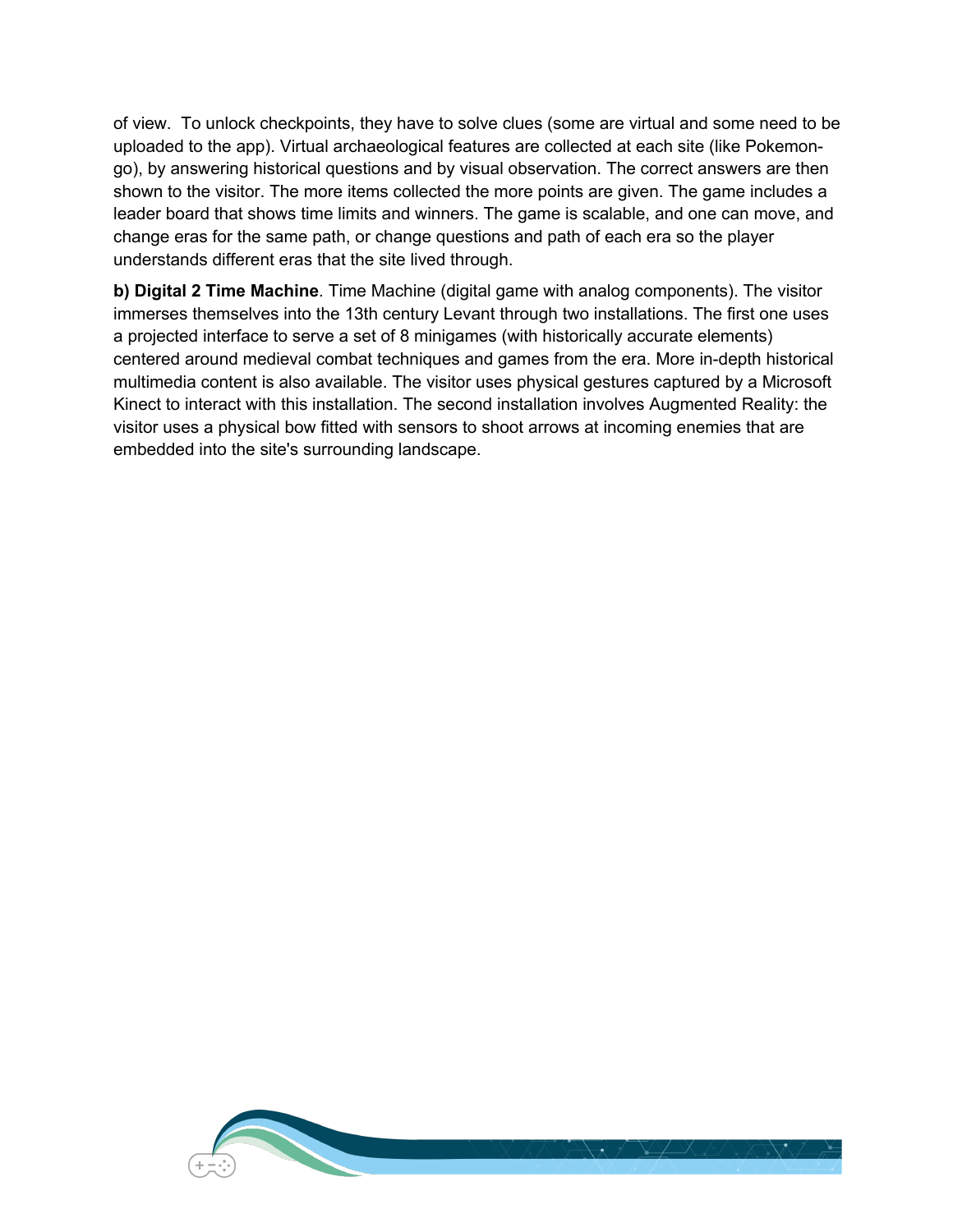#### **IV - SPAIN**

### **A) Destinations**

The two selected destinations in Spain are Vilanova i la Geltrú City Center, and Vilanova i la Geltrú Sea Front. The conceptual context of the creative space in Vilanova is about the discovering of "Secrets". The general storytelling umbrella will enhance the participants to follow the guidelines that during the gamified experience or at the end of it the user will "discover" hidden "Secrets".

Those "Secrets" can be of any kind. The idea is to provide the user the chance of find, interact and get knowledge that otherwise would be impossible. The "Secrets" can be from discovering places (through digital ways or in analog way), to learn stories, access to documents or interacting with locals. The idea is to select all kinds of curiosities, hidden places or unknown facts and make them become the goals of the games.

### **1) Destination 1: Vilanova i la Geltrú City Center**

Vilanova is a coastal location situated 45km south from Barcelona and 65.000 inhabitants. The city has a rich history related to the XVIII and XIX century with two museums and lots of historical references around the town.

**Site 1.1: The Museum Víctor Balaguer**. The museum is one of the oldest and most singular museums in Catalonia. Built in 1884 it was conceived originally as a Museum. In its rooms we can find a rich painting collection, but as well a very interesting and unique egyptian and etnographic collection which provides a wide range of fields. The tour adds a visit to the XIXth Century Library. http://www.victorbalaguer.cat/

**Site 1.2: Casa Papiol**. Casa Papiol is a noble house of the XIXth century, fully furnished and conditioned as an old style wealthy family house. This house represents perfectly how the composition of the upper class of the society of Vilanova i la Geltrú lived. A trip to the past. http://www.museucanpapiol.cat/

**Site 1.3: Plaça de la Vila**. Plaça de la Vila is the main square of the city. It's situated in the center and organizes the whole center of the town. Because of the importance of the commerce with Cuba during the XIXth century, the square resembles a cuban style architecture with palm trees.

https://ca.wikipedia.org/wiki/Pla%C3%A7a\_de\_la\_Vila\_(Vilanova\_i\_la\_Geltr%C3%BA)

**Site 1.4: Railway Museum:** A museum dedicated to the world of railway. Situated very close to the Biblioteca Museu Víctor Balaguer brings the story of railway in Catalonia based in XIXth Century, and forward. For Vilanova i la Geltrú the arrival of train was a very important fact and links with the Museu Víctor Balaguer because of time and situation. https://www.museudelferrocarril.org/index.php/en/visit-us

**Site 1.5: The Old quarter:** La Geltrú is the medieval quarter of the town. Founded from the very first time, holds a Castle and a church is a trip to the middle ages. Narrow streets and hidden squares bring back to the foundation of Vilanova i la Geltrú.

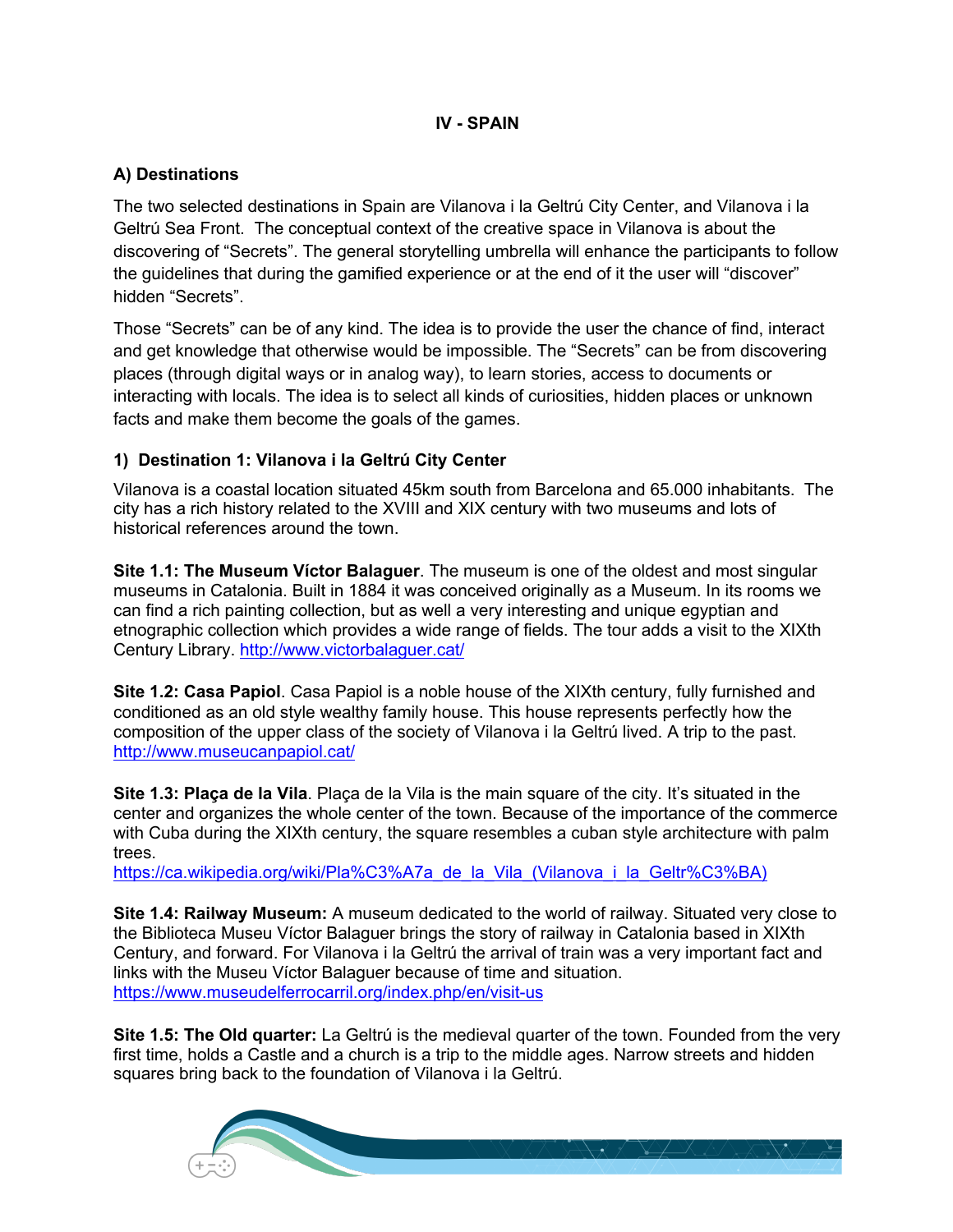https://www.google.com/maps/@41.2269009,1.7274858,3a,75y,131.2h,101.68t/data=!3m6!1e1! 3m4!1sr4es0yyZsZYND2hol8dz5w!2e0!7i16384!8i8192

**Site 1.6: The Market:** A fully alive market very close to the heart of the city. Fresh products and a healthy km0 economy fulfill this 78 stores to find typical products from the land. A experience to the senses.

http://mercatdelcentrevilanovailageltru.com

#### **2) Destination 2: Vilanova i la Geltrú Sea Front**

The other side of the town is facing the sea, before the rising of the tourism business, the fishing town "way of life" is rich and full of stories. Most of the activity of the town during summer months happens in this area. There are 2 museums.

**Site 2.1: Espai Far**. Situated in the lighthouse of the city, the Espai Far is the museum dedicated to the fishing life in Vilanova. In a coastal location the sea is always important and this museum represents how the people from the sea front has been living with the sea. Includes as well a collection of sea curiosities. http://espaifarvng.cat/

**Site 2.2: Passeig del Carme**. It is the sea promenade comprised by lordly style houses in front of the sea. A very touristic place with link to the tourism office, the Rambla's, the sport harbour, the fishing harbour and the beaches.

**Site 2.3: Bunkers**. From the past Spanish Civil War form the lines of defense. This recently restaured itinerary offers the chance to know the recent story of the coast. https://www.vilanova.cat/cultura/espais\_de\_memoria

#### **B) Proposed games**

General theme: Secrets. It comprises a common storytelling that provide a general starting point where to fit all the games. In Spain, we propose 3 analog games and 2 digital games.

#### **1) Analog games**

**a) Analog 1 Museu Víctor Balaguer - Sounds of Egypt**. Analog game based in storytelling. The game comprises the period of time that Eduard Toda, a famous Egyptian archeologist dedicated to the discoveries in Egypt. Eduard Toda donated to the Museum Víctor Balaguer his full collection of Egyptian artifacts, which nowadays is one of the most visited in the Museum. The game sets the user as an assistant of Mr. Toda helping him to reach all the goals and avoiding dangers.

**b) Analog 2 Museu Víctor Balaguer - So far away.** Analog game with cards where the users can play the role of a group of detectives that have to solve the mystery of the robbery in the house of Mr. Víctor Balaguer (Attached to the Museum). The game is based in the Q System, a mechanic concept conceiving the investigators as players. This game can be played at home and become a hook game for users.